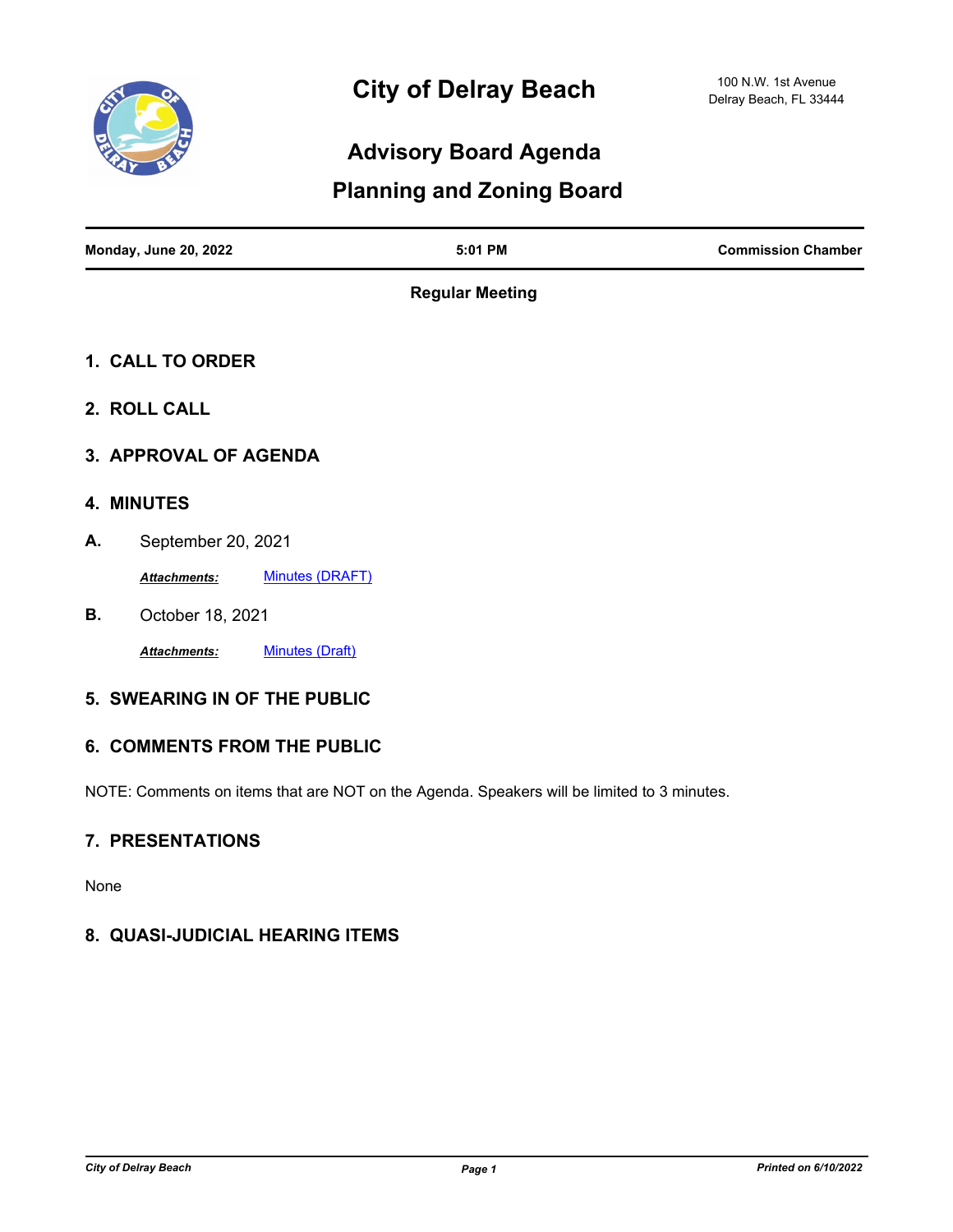**A. 214 NE 22nd Lane (2022-162):** Provide a recommendation to the City Commission on Ordinance No. 19-22 a City initiated rezoning request from Neighborhood Commercial (NC) to Single Family Residential (R-1-AA) for the +/-0.63-acre property located a 214 NE 22nd Lane. (PUBLIC HEARING)

**Planner:** Andrew Allen, Planner; allena@mydelraybeach.com

NOTE: This item was noticed for the May 16, 2022 Planning and Zoning Board Meeting. The item was not heard, and the Planning and Zoning Board continued the item to a date certain of June 20, 2022.

[214 NE 22nd Lane: Staff Report](http://delraybeach.legistar.com/gateway.aspx?M=F&ID=ba1764f8-ccc3-4af9-9d60-a59fb8ce7bb9.pdf) [214 NE 22nd Lane: Ordinance No. 19-22](http://delraybeach.legistar.com/gateway.aspx?M=F&ID=83357e84-6839-4efb-9eaa-adef747c376b.pdf) [214 NE 22nd Lane: Proposed Zoning Map](http://delraybeach.legistar.com/gateway.aspx?M=F&ID=7cb21fc6-8e99-48e4-9e21-0c9fdeb35897.pdf) *Attachments:*

**B. GoodVets Delray, Conditional Use (2022-166-USE-PZB)**: Provide a recommendation to the City Commission regarding a Conditional Use request to allow a  $+/-$  3,000 square foot veterinary clinic within Delray Commons, located at 5068 West Atlantic Avenue. (PUBLIC HEARING)

**Address:** 5068 West Atlantic Avenue

**PCN:** 12-42-46-14-24-001-0000

Agent: Ken Just, RWE Design Build; ken@rwedesignbuild.com

Planner: Alexis Rosenberg, Senior Planner; rosenberga@mydelraybeach.com

*Attachments:*

[GoodVets Delray - Survey](http://delraybeach.legistar.com/gateway.aspx?M=F&ID=e60ac5d1-a451-4b21-92e2-1b726999c9e3.pdf)

[GoodVets Delray - Floor Plan](http://delraybeach.legistar.com/gateway.aspx?M=F&ID=92f2dfe4-7801-4493-b64a-3a1a3312107a.pdf)

[GoodVets Delray - Staff Report](http://delraybeach.legistar.com/gateway.aspx?M=F&ID=e3ab7f40-37dd-4af5-a1c9-efe59048a178.docx)

[GoodVets Delray - TPS Letter](http://delraybeach.legistar.com/gateway.aspx?M=F&ID=2c9e11f1-e719-40fe-a6fa-258ac00d66d3.pdf)

[GoodVets Delray - Traffic Impact Analysis](http://delraybeach.legistar.com/gateway.aspx?M=F&ID=29053dd2-a46d-4dfe-a1f1-98ebdd6e6a53.pdf)

[GoodVets Delray - Resolution No. 80-22](http://delraybeach.legistar.com/gateway.aspx?M=F&ID=462e1be2-b8bd-427b-aa64-c55f81a34238.docx)

[GoodVets Delray - Legal Review of Resolution](http://delraybeach.legistar.com/gateway.aspx?M=F&ID=20b78d0c-7e81-4bb3-9de2-08c844bf70f6.docx)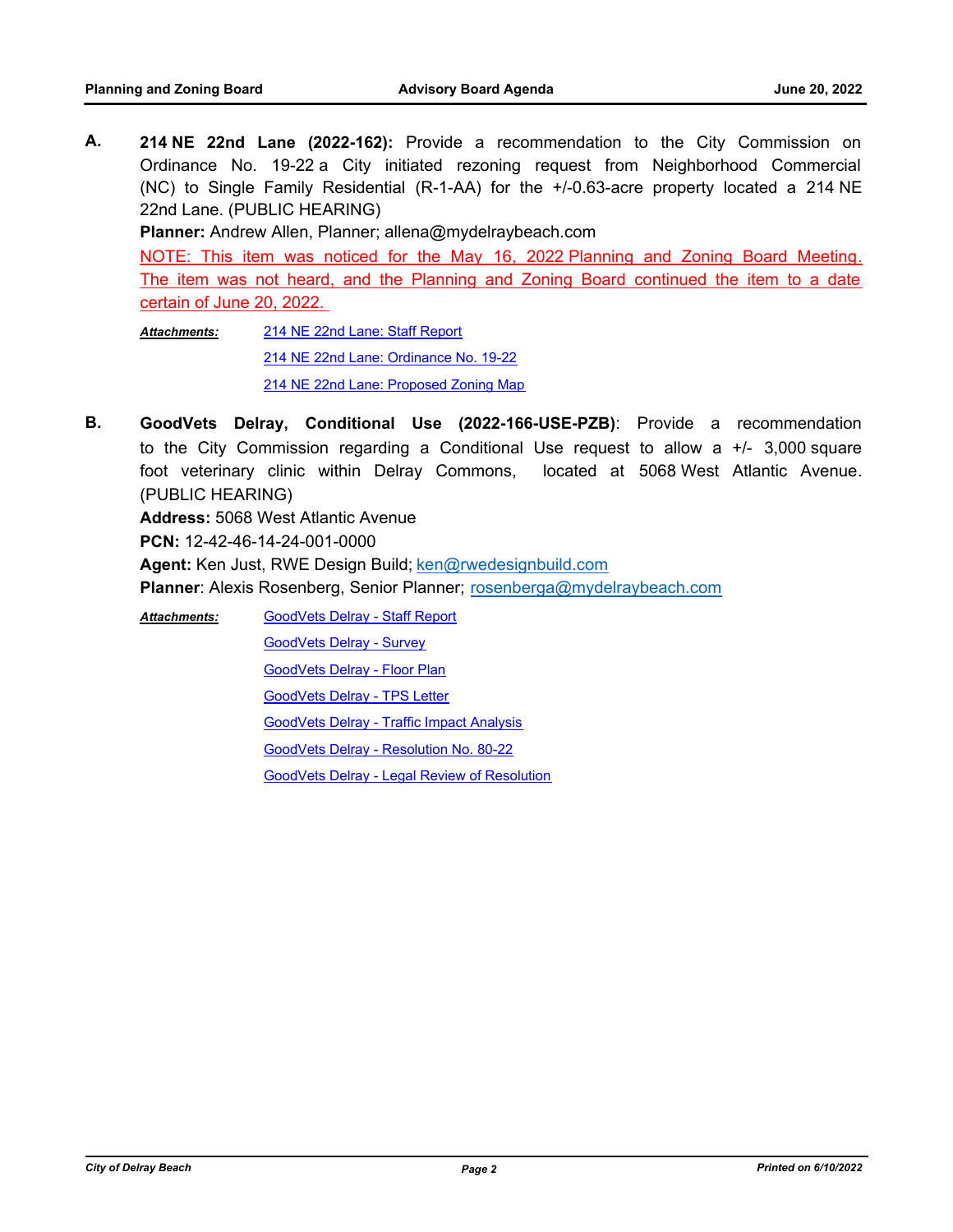**C. 2419-2613 North Federal Highway, Rezoning (2022-144)**: Provide a recommendation to the City Commission on Ordinance No. 21-22, a privately initiated rezoning request from General Commercial (GC) to Automotive Commercial (AC) for seven parcels, totaling +/- 4.3882 acres, located on the east side of North Federal Highway between Delmar Way and Gulfstream Boulevard. (PUBLIC HEARING) **Addresses:** 2419, 2507, 2515, 2519, 2601, 2605, and 2613 North Federal Highway **PCNs:** 12-43-46-04-08-000-0351; 12-43-46-04-08-000-0352; 12-43-46-04-08-000-0340; 12-43-46-04-08-000-0330; 12-43-46-04-08-000-0320; 12-43-46-04-08-000-0310; 12-43-46-04-08-000-0300 **Authorized Agent:** Lauren Odom, Dunay, Miskel & Backman, LLP; lodom@dmbblaw.com **Planner**: Alexis Rosenberg, Senior Planner; rosenberga@mydelraybeach.com [2419-2613 N Federal Hwy - Staff Report](http://delraybeach.legistar.com/gateway.aspx?M=F&ID=a04773a1-1d31-4ce3-b7bf-e107cf924751.docx) [2419-2613 N Federal Hwy - Ord No. 21-22](http://delraybeach.legistar.com/gateway.aspx?M=F&ID=afc7c4f8-9690-49a4-80ff-9a7f075485c4.docx) [2419-2613 N Federal Hwy - Existing / Proposed Zoning Map Exhibits](http://delraybeach.legistar.com/gateway.aspx?M=F&ID=7740fe8f-97d4-4efe-a3b9-06dbdd1863af.docx) [2419-2613 N Federal Hwy - Applicant Justification Statement](http://delraybeach.legistar.com/gateway.aspx?M=F&ID=f06b84f0-02d4-49ea-b5c6-a90842f6a687.pdf) [2419-2613 N Federal Hwy - Traffic Statement](http://delraybeach.legistar.com/gateway.aspx?M=F&ID=0a600ef6-5433-4832-9c21-2a1b0423cd13.pdf) *Attachments:*

[2419-2613 N Federal Hwy - Legal Review Form - Ord 21-22](http://delraybeach.legistar.com/gateway.aspx?M=F&ID=b2f78a98-0fc1-4607-a3eb-2183374d6c91.docx)

- **D. Enclave at Sherwood Plat (2022-050-PMA and 2022-054-PMF)**: Consideration of the Preliminary Plat and recommendation to the City Commission for the certification of the Final Plat, "Enclave at Sherwood", a replat of the 74.91-acre Sherwood Forest plat recorded in Plat Book 62, Page 163 through 168, associated with the creation of 79 fee-simple lots, for the property currently addressed as 170 Sherwood Forest Drive. **Agent:** Sandra Megrue, Urban Design Studio; smegrue@udsflorida.com **Planner**: Rebekah Dasari, Senior Planner; dasarir@mydelraybeach.com
	- [Enclave at Sherwood: Staff Report](http://delraybeach.legistar.com/gateway.aspx?M=F&ID=a9d0cd46-450d-4cac-b3ea-3cfc1ef5983d.docx) [Enclave at Sherwood: Final Plat](http://delraybeach.legistar.com/gateway.aspx?M=F&ID=ddba1458-f5af-4461-8725-7c3b8f027dd0.pdf) [Enclave at Sherwood: Traffic Study](http://delraybeach.legistar.com/gateway.aspx?M=F&ID=225fe605-96a6-4bc7-8352-a41a6edecb43.pdf) [Enclave at Sherwood: Palm Beach County TPS Approval](http://delraybeach.legistar.com/gateway.aspx?M=F&ID=547c97d1-bbee-457b-99c2-86d67c26bb82.pdf) *Attachments:*
- **9. LEGISLATIVE ITEMS**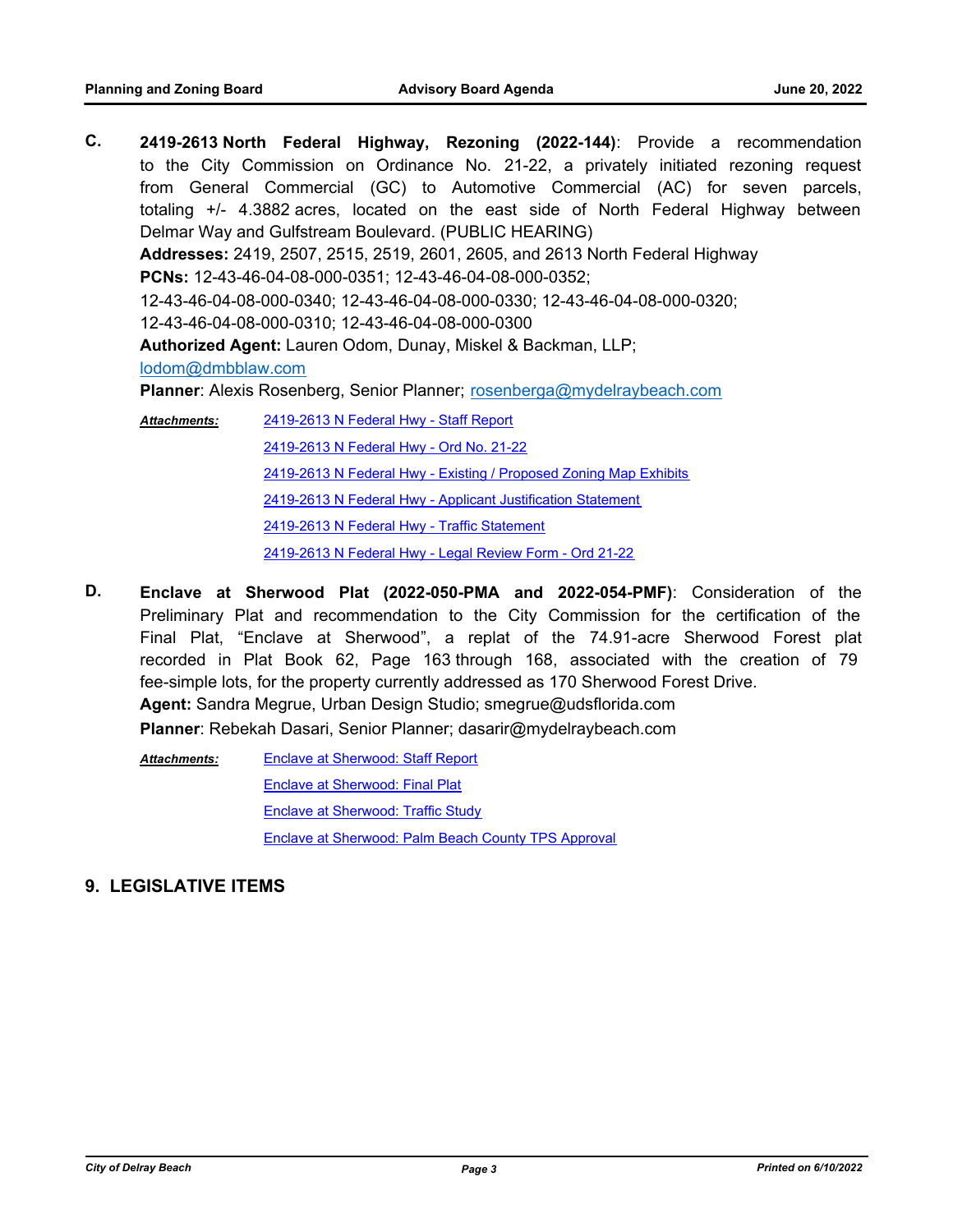**A. Home-Based Businesses (2022-183)**: Provide a recommendation to the City Commission on Ordinance No. 23-22, a City-initiated amendment to the Land Development Regulations (LDR) to bring regulations governing home-based business into compliance with S. 559.955, F.S. that restricts the power of municipal governments to regulate home-based businesses, by amending Section 4.3.3, "Special Requirements for Specific Uses," Subsection (K), "Home Occupations," and repealing Subsection (KK), "Home Tutorial Services;" amending Section 4.4.1, "Agricultural Zone District (A)," Section 4.4.2, "Rural Residential (RR) Zone District," Section 4.4.3, "Single Family Residential (R-1) Districts," Section 4.4.5, "Low Density Residential (RL) District," Section 4.4.6, "Medium Density Residential (RM) District," Section 4.4.7, "Planned Residential Development (PRD) District," Section 4.4.13, "Central Business (CBD) District," Section 4.4.17, "Residential Office (OR) District," and Section 4.4.24, "Old School Square Historic Arts District (OSSHAD); and amending Section 4.6.7, "Signs."

**Planner**: Rebekah Dasari, Senior Planner; dasarir@mydelraybeach.com

[Home-based Businesses: Staff Report](http://delraybeach.legistar.com/gateway.aspx?M=F&ID=364cfcef-abe4-4ff9-9999-3ca7f94d8425.docx) [Home-based Businesses: Ordinance No. 23-22](http://delraybeach.legistar.com/gateway.aspx?M=F&ID=8a3096aa-c5ab-4f68-85a3-f5cae754594c.docx) [Home-based Businesses: HB 403 Bill Text](http://delraybeach.legistar.com/gateway.aspx?M=F&ID=7d4347cb-cc08-469a-b07f-c290151106dd.pdf) [Home-based Businesses: HB 403 Bill Summary](http://delraybeach.legistar.com/gateway.aspx?M=F&ID=739153b4-0534-40b7-a3e0-b9a5d876619b.pdf) *Attachments:*

**B. Accessory Structures (2022-177)**: Provide a recommendation to the City Commission on Ordinance No. 22-22, a City-initiated amendment to the Land Development Regulations (LDR) to establish regulations governing the appearance of accessory structures in residential zoning districts, by amending Section 4.3.3(Q), Guest Cottages, Section 4.4.2, "Rural Residential (RR) District," Section 4.4.3, "Single Family Residential (R-1) Districts," Section 4.4.5, "Low Density Residential (RL) District," Section 4.4.6, "Medium Density Residential (RM) District;" Section 4.4.7, "Planned Residential Development (PRD) District," Section 4.4.17, "Residential Office (RO) District," and Appendix A to adopt a definition for Pool Houses and to amend the Accessory Building Structure, or Use definition.

**Planner**: Rebekah Dasari, Senior Planner; dasarir@mydelraybeach.com

[Accessory Structures: Staff Report](http://delraybeach.legistar.com/gateway.aspx?M=F&ID=7bcfc4fd-a3c6-4108-a43f-381e71dc6b5e.docx) [Accessory Structures: Ordinance No. 22-22](http://delraybeach.legistar.com/gateway.aspx?M=F&ID=0ee19a6a-90ab-4cd0-b7af-1282db281ed6.docx) *Attachments:*

# **10. REPORTS AND COMMENTS**

- A. City Staff
- B. Board Attorney
- C. Board Comments

#### **11. ADJOURN**